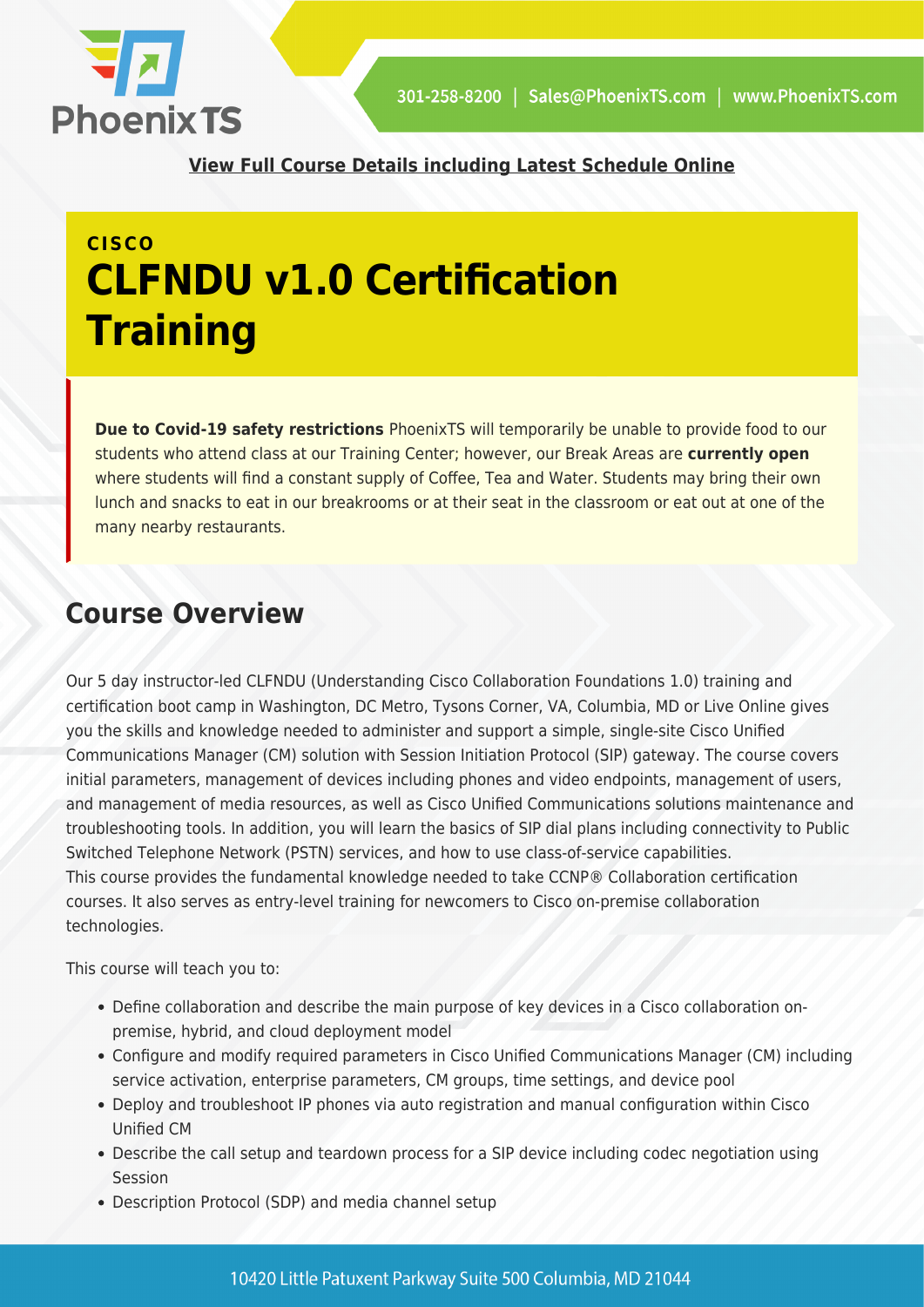

- Manage Cisco Unified CM user accounts (local and via Lightweight Directory Access Protocol [LDAP]) including the role/group, service profile, UC service, and credential policy
- Configure dial plan elements within a single site Cisco Unified CM deployment including Route Groups, Local Route Group, Route Lists, Route Patterns, Translation Patterns, Transforms, SIP Trunks, and SIP Route Patterns
- Configure Class of Control on Cisco Unified CM to control which devices and lines have access to services
- Configure Cisco Unified CM for Cisco Jabber and implement common endpoint features including call park, softkeys, shared lines, and pickup groups
- Deploy a simple SIP dial plan on a Cisco Integrated Service Routers (ISR) gateway to enable access to the PSTN network
- Manage Cisco UCM access to media resources available within Cisco UCM and Cisco ISR gateways
- Describe tools for reporting and maintenance including Unified Reports, Cisco Real-Time Monitoring Tool (RTMT), Disaster Recovery System (DRS), and Call Detail Records (CDRs) within Cisco Unified CM
- Describe additional considerations for deploying video endpoints in Cisco Unified CM
- Describe the integration of Cisco Unity® with Cisco Unified CM and the default call handler

This course is ideal for:

- Students preparing to take the CCNP Collaboration certification
- Network administrators
- Network engineers
- Systems engineers

#### **Schedule**

Currently, there are no public classes scheduled. Please contact a Phoenix TS Training Consultant to discuss hosting a private class at 240-667-7757.

#### **Duration**

**5 Days**

#### **Price**

**\$4,195**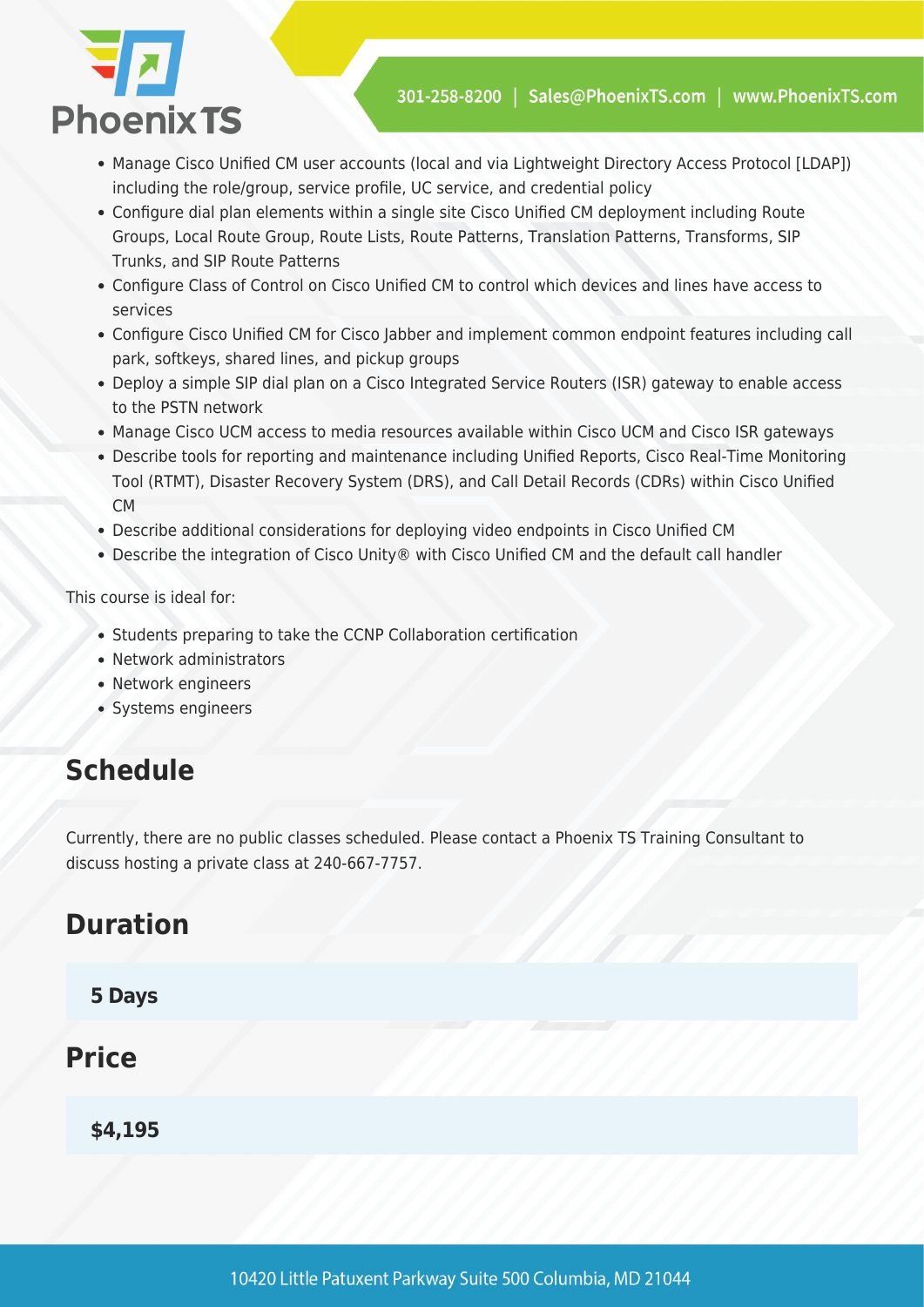

## **Course Outline**

- Exploring the Path to Collaboration
- Introducing Cisco Unified Communications Manager and Initial Parameters
- Exploring Endpoints and the Registration Process
- Exploring Codecs and Call Signaling
- Managing Users in Cisco Unified Communication Manager
- Describing a Basic Dial Plan
- Describing Class of Service
- Enabling Endpoints and Features
- Describing the Cisco ISR as a Voice Gateway
- Exploring Cisco Unified Communication Manager Media Resources
- Reporting and Maintenance
- Exploring Additional Requirements for Video Endpoints
- Describing Cisco Unity Connection

#### **Lab Outline**

- Configure Default Cisco Unified CM System and Enterprise Parameters
- Configure the Cisco Unified CM Core System Settings
- Configure an Access Switch for an Endpoint
- Deploy an IP Phone Through Auto and Manual Registration
- Administer Endpoints in Cisco Unified Communications Manager
- Create a Local User Account and Configure LDAP
- Implement Users
- Create a Basic Dial Plan
- Explore Partitions and Call Search Spaces
- Describe Private Line Automatic Ringdown (PLAR)
- Deploy an On-Premise Cisco Jabber® Client for Windows
- Implement Common Endpoint Features
- Configure Common Endpoint Features
- Configure Voice over Internet Protocol (VoIP) Dial Peers
- Configure Integrated Service Digital Network (ISDN) Circuits and Plain
- Old Telephone Service (POTS) Dial Peers
- Control Access to Media Resources
- Use Reporting and Maintenance Tools
- Explore Endpoint Troubleshooting Tools
- Examine the Integration between Unity Connection and Cisco Unified CM
- Manage Unity Connection Users